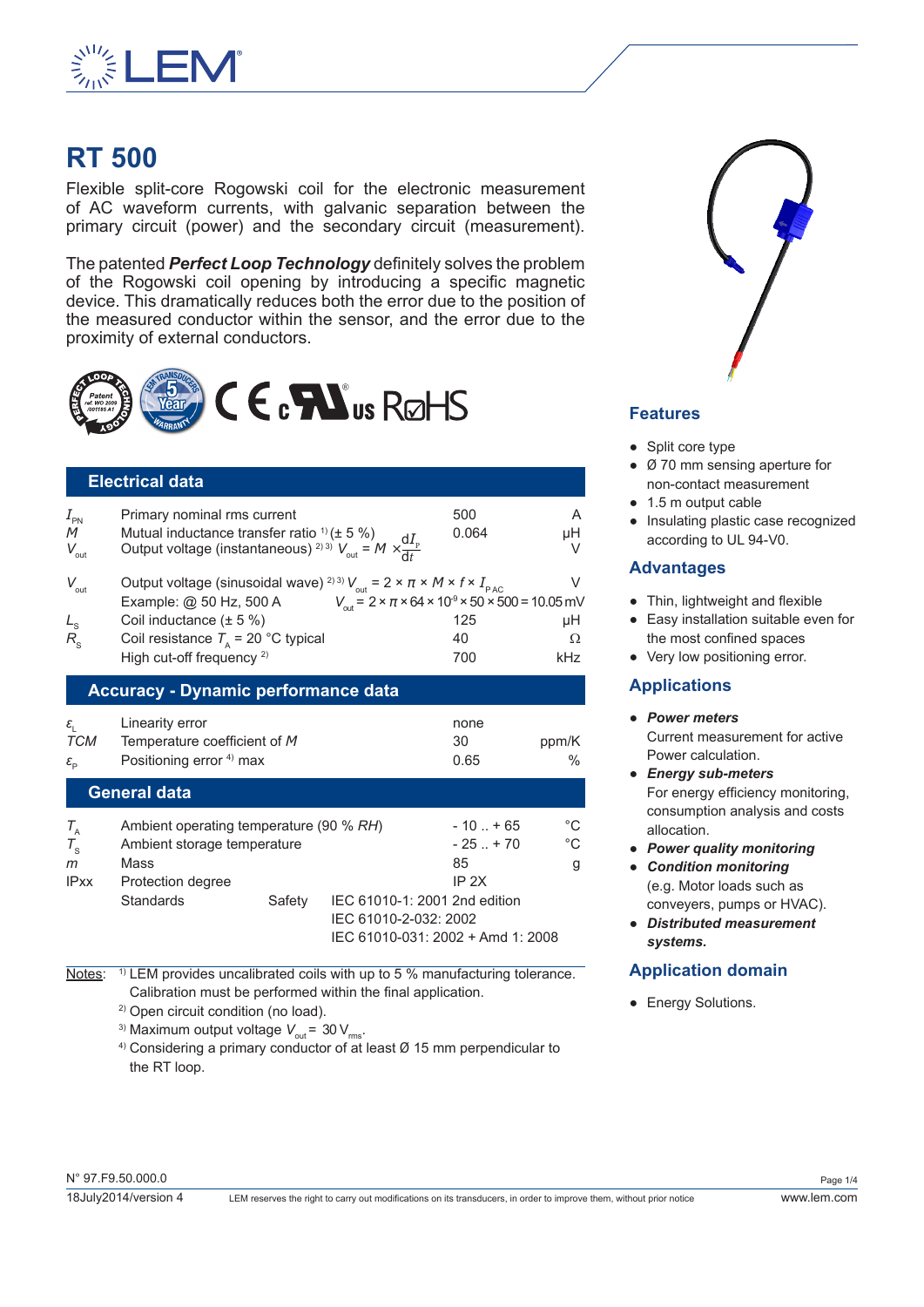

## **UL 61010-1: Ratings and assumptions of certification**

File # E330077-A2-UL

#### **Standards**

- CAN/CSA-C22.2 No. 61010-1, 2nd Edition, 2004-07 (Electrical Equipment for Measurement, Control, and laboratory Use; Part 1: General Requirements)
- UL 61010-1, 2nd Edition, 2005-07-22 (Electrical Equipment for Measurement, Control, and laboratory Use; Part 1: General Requirements)

#### **Ratings**

| <b>Parameter</b>                | <b>Symbol</b>    | <b>Unit</b> | <b>Value</b>                           |
|---------------------------------|------------------|-------------|----------------------------------------|
| Primary involved potential      |                  | V AC/DC     | 300                                    |
| Max surrounding air temperature |                  | $^{\circ}C$ | 50                                     |
| Primary current                 | ם ∸              | A           | According to series primary<br>current |
| Output voltage                  | $V_{\text{out}}$ | V AC        | 0 to 30                                |

#### **Conditions of acceptability**

For use only in or with complete equipment where the acceptability of the combination is determined by Underwriters Laboratories Inc. When installed in an end-product, consideration must be given to the following:

- *1 This component has been judged on the basis of the creepage and clearances required in the indicated Standards, which would cover the component itself if submitted for Listing: UL 61010-1 2nd Ed., CAN/CSA 22.2 No 61010-1 2nd Ed.*
- *2 The need for the following shall be considered in the end-product: Markings and documentation that comply with Clause 5.*
- *3 The following tests shall be performed in the end-product evaluation: Dielectric Strength.*
- *4 The unit is considered acceptable for use in a max ambient of: 50 °C.*

#### **Marking**

Only those products bearing the UR Mark should be considered to be Recognized and covered under UL's Follow-Up Service. Always look for the Mark on the product.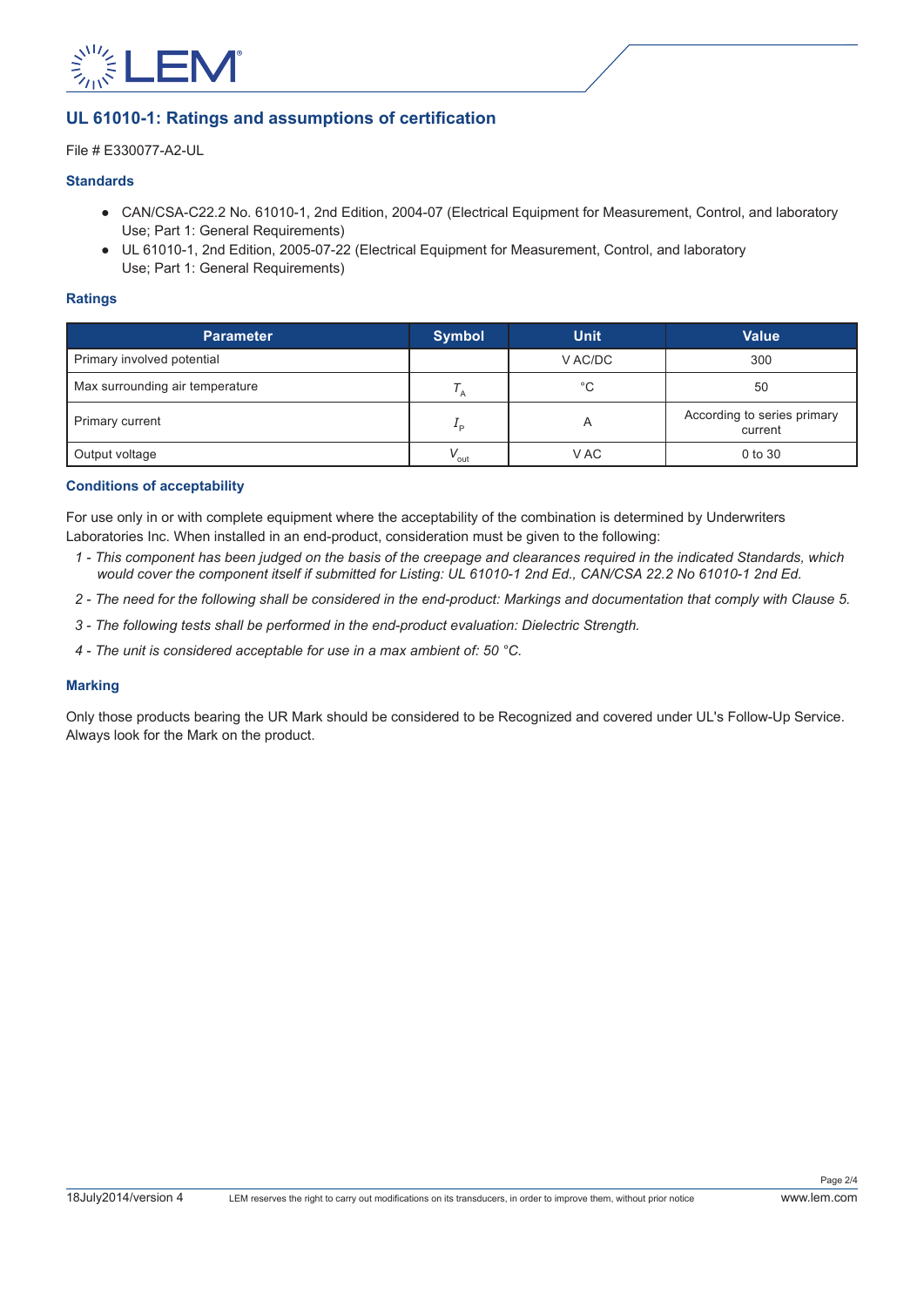

## **RT 500**

|                                        | <b>Insulation coordination</b>                                                                                                                                                                                  |            |    |
|----------------------------------------|-----------------------------------------------------------------------------------------------------------------------------------------------------------------------------------------------------------------|------------|----|
| $U_{\rm b}$                            | Rated insulation rms voltage <sup>1)</sup><br>with IEC 61010-1 standards following conditions:<br>- Reinforced insulation<br>- Over voltage category CAT III<br>- Pollution degree PD2<br>- Heterogeneous field | 300        |    |
|                                        | Rms voltage for AC insulation test $2^2$ , 50 Hz, 1 min                                                                                                                                                         | 3.5        | kV |
| $U_{\text{d}}$<br>$\hat{U}_{\text{w}}$ | Impulse withstand voltage 1.2/50 µs                                                                                                                                                                             | 6.5<br>Min | kV |
| $d_{Cp}$                               | Creepage distance                                                                                                                                                                                               | 6          | mm |
| $d_{\rm{Cl}}$                          | Clearance                                                                                                                                                                                                       | 6          | mm |
| CTI                                    | Comparative Tracking Index (group I) 3)                                                                                                                                                                         | 600        |    |

Notes: <sup>1)</sup> Between primary conductor and ground. If insulated cable is used for the primary circuit, the voltage category could be improved according to the primary cable insulation category

(please refer to the cable manufacturer's indications).

<sup>2)</sup> Between primary (completely filling the hole) and secondary

3) Plastic parts.

### **Safety and warning notes**

In order to guarantee safe operation of the transducer and to be able to make proper use of all features and functions, please read these instructions thoroughly! Safe operation can only be guaranteed if the transducer is used for the purpose it has been designed for and within the limits of the technical specifications. Ensure you get up-to-date technical information that can be found in the latest associated datasheet under www.lem.com.

#### **Caution! Risk of danger**

Ignoring the warnings can lead to serious injury and/or cause damage! The electric measuring transducer may only be installed and put into operation by qualified personnel that have received an appropriate training. The corresponding national regulations shall be observed during installation and operation of the transducer and any electrical conductor. The transducer shall be used in electric/electronic equipment with respect to applicable standards and safety requirements and in accordance with all the related systems and components manufacturers' operating instructions.



#### **Caution! Risk of electrical shock**

When operating the transducer, certain parts of the module may carry hazardous live voltage (e.g. primary conductor). The user shall ensure to take all measures necessary to protect against electrical shock. The transducer is a build-in device containing conducting parts that shall not be accessible after installation. A protective enclosure or additional insulation barrier may be necessary. Installation and maintenance shall be done with the main power supply disconnected except if there are no hazardous live parts in or in close proximity to the system and if the applicable national regulations are fully observed.

Safe and trouble-free operation of this transducer can only be guaranteed if transport, storage and installation are carried out correctly and operation and maintenance are carried out with care.